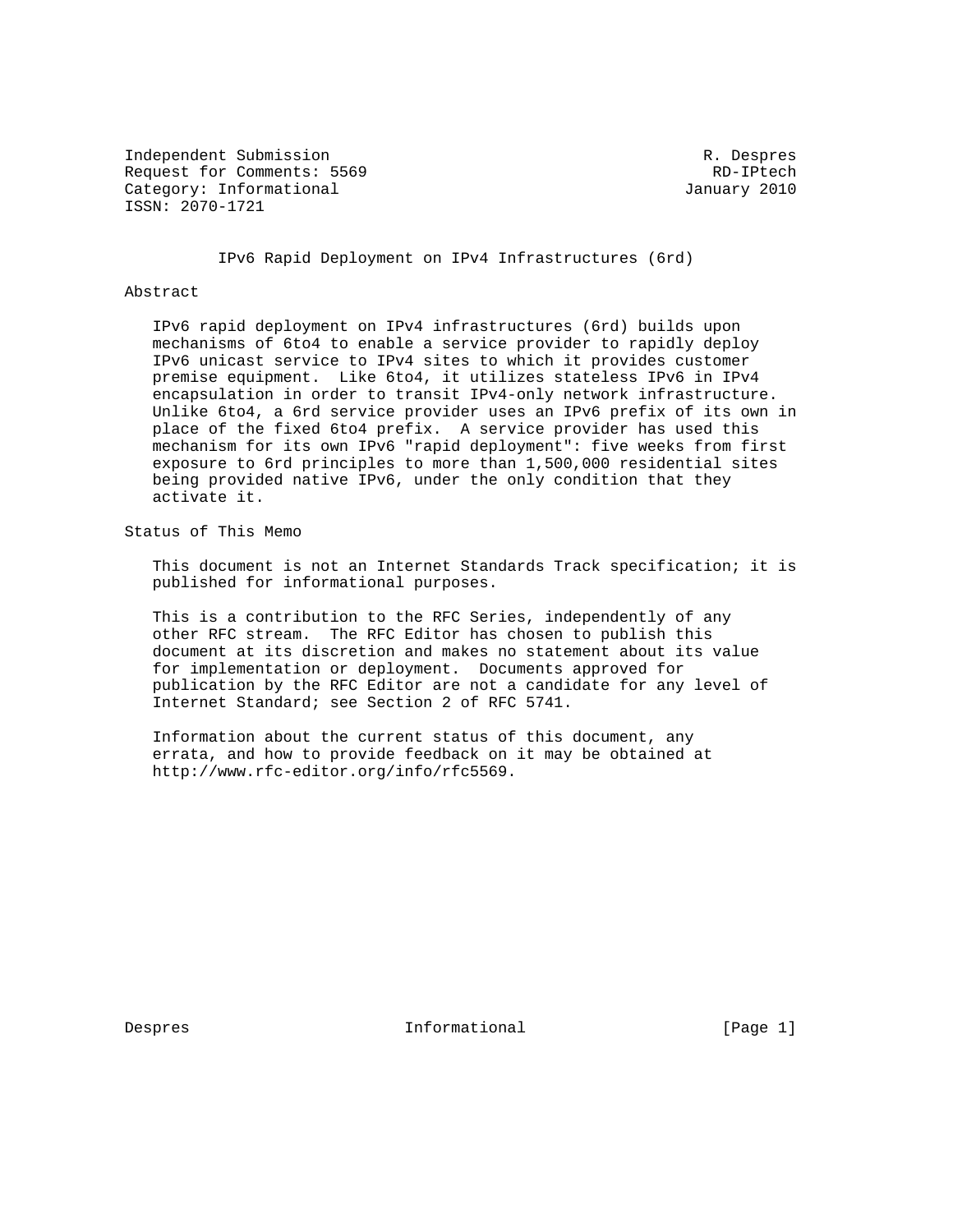Copyright Notice

 Copyright (c) 2010 IETF Trust and the persons identified as the document authors. All rights reserved.

 This document is subject to BCP 78 and the IETF Trust's Legal Provisions Relating to IETF Documents (http:trustee.ietf.org/license-info) in effect on the date of publication of this document. Please review these documents carefully, as they describe your rights and restrictions with respect to this document.

## Table of Contents

| 2. Problem Statement and Purpose of 6rd 3                     |  |
|---------------------------------------------------------------|--|
|                                                               |  |
| 4. Applicability to ISPs That Assign Private IPv4 Addresses 7 |  |
|                                                               |  |
|                                                               |  |
|                                                               |  |
|                                                               |  |
|                                                               |  |
|                                                               |  |

## 1. Introduction

 After having had a succinct presentation of the 6rd idea, a major French Internet service provider (ISP), Free of the Iliad group (hereafter Free), did all of the following in an impressively short delay of only five weeks (November 7th to December 11th 2007):

- 1. obtained from its regional Internet Registry (RIR) an IPv6 prefix, the length of which was that allocated without a justification and a delay to examine it, namely /32;
- 2. added 6rd support to the software of its Freebox home-gateway (upgrading for this an available 6to4 code);
- 3. provisioned PC-compatible platform with a 6to4 gateway software;
- 4. modified it to support 6rd;
- 5. tested IPv6 operation with several operating systems and applications;
- 6. finished operational deployment, by means of new version of the downloadable software of their Freeboxes;

Despres 1nformational 1999 [Page 2]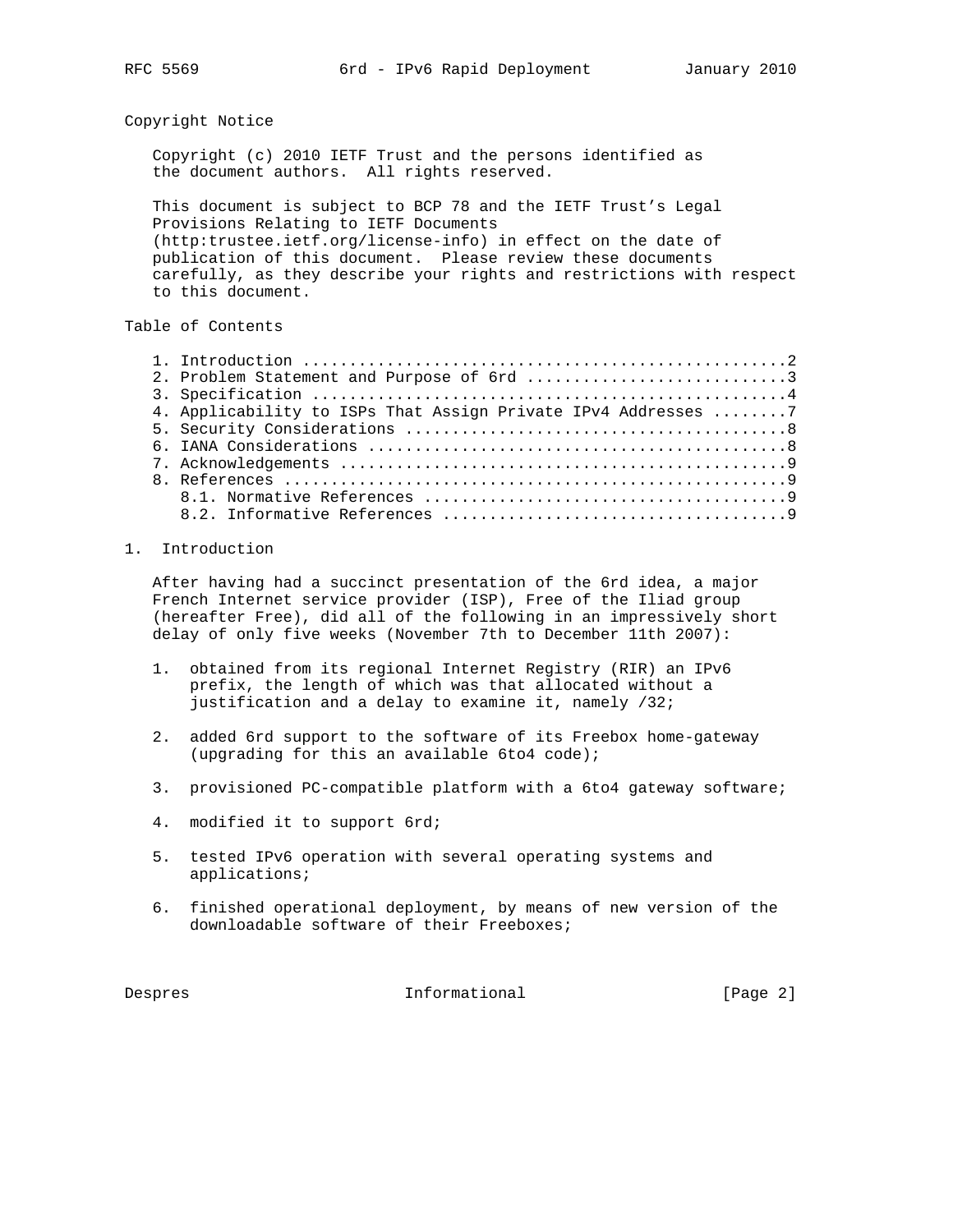7. announced IPv6 Internet connectivity, at no extra charge, for all its customers wishing to activate it.

 More than 1,500,000 residential customers thus became able to use IPv6 if they wished, with all the look and feel of native IPv6 addresses routed in IPv6. The only condition was an activation of IPv6 in their Freeboxes, and of course in their IPv6-capable hosts.

 This story is reported to illustrate that ISPs that provide customer premise equipment (CPE) to their clients, with included routing capability, and that have so far postponed IPv6 deployment can, with the dramatically reduced investment and operational costs that 6rd make possible, decide to wait no longer.

 To complete the story, Free announced, on March 6th 2008, that provided two of its customer sites had IPv6 activated, its Telesites application (Web sites published on TV) could now be used remotely between them.

 While IPv6 availability was limited in December 2007 to only one IPv6 link per customer site (with /64 site-prefix assignments). A few months later, after Free had detailed its achievement and plans to its RIR, and then obtained from it a /26 prefix, up to 16 IPv6 links per customer became possible (with /60 site-prefix assignments).

Readers are supposed to be familiar with 6to4 [RFC3056].

2. Problem Statement and Purpose of 6rd

 Having ISPs to rapidly bring IPv6 to customers' sites, in addition to IPv4 and without extra charge, is a way to break the existing vicious circle that has delayed IPv6 deployment: ISPs wait for customer demand before deploying IPv6; customers don't demand IPv6 as long as application vendors announce that their products work on existing infrastructures (that are IPv4 with NATs); application vendors focus their investments on NAT traversal compatibility as long as ISPs don't deploy IPv6.

 But most ISPs are not willing to add IPv6 to their current offer at no charge unless incurred investment and operational costs are extremely limited. For this, ISPs that provide router CPEs to their customers have the most favorable conditions: they can upgrade their router CPEs and can operate gateways between their IPv4 infrastructures and the global IPv6 Internet to support IPv6 encapsulation in IPv4. They then need no more routing plans than those that exist on these IPv4 infrastructures.

Despres 1nformational [Page 3]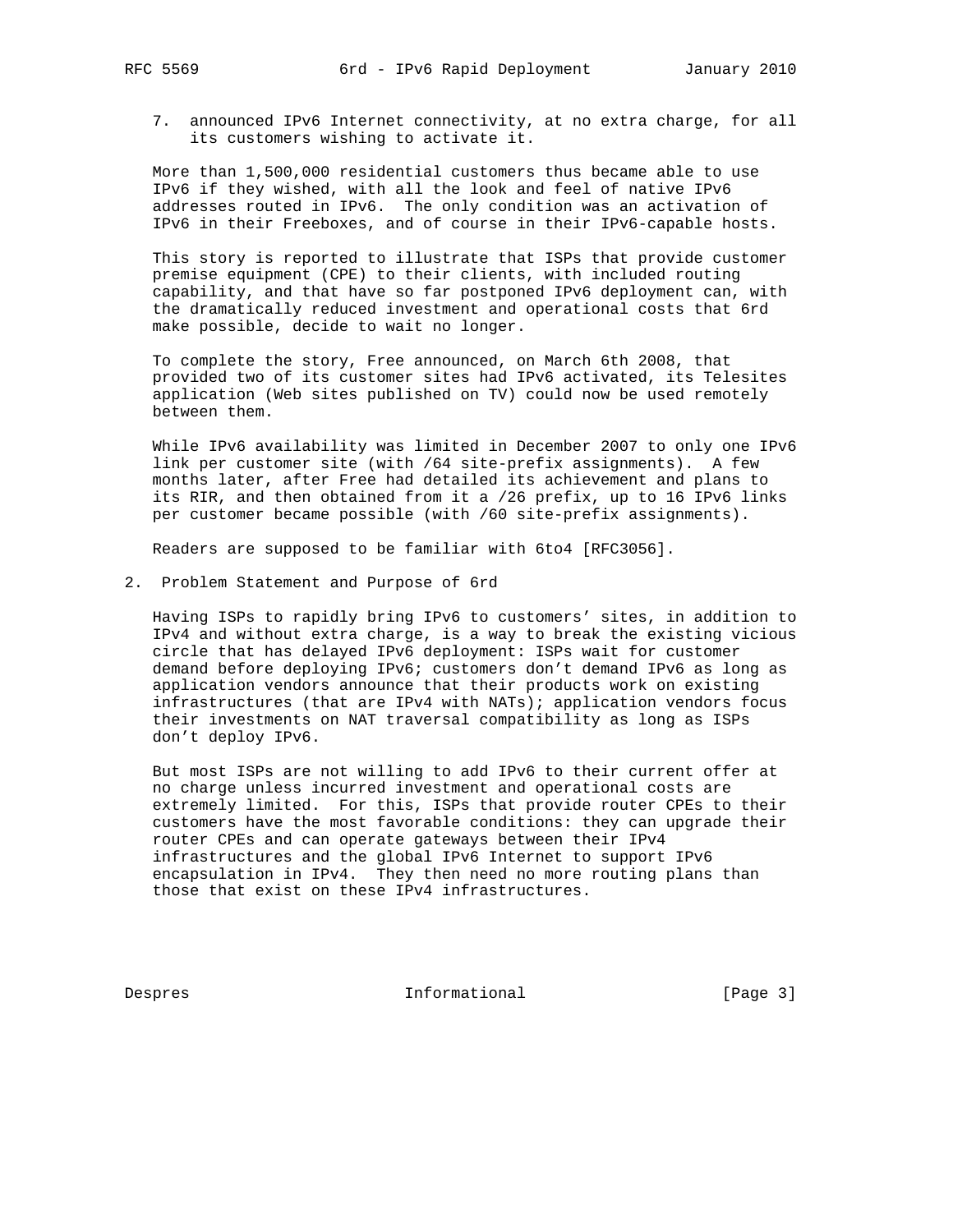Encapsulation a la 6to4, as specified in [RFC3056], is very close to being sufficient for this: it is simple; it is supported on many platforms including PC-compatible appliances; open-source portable code is available; its stateless nature ensures good scalability.

 There is however a limitation of 6to4 that prevents ISPs from using it to offer full IPv6 unicast connectivity to their customers. While an ISP that deploys 6to4 can guarantee that IPv6 packets outgoing from its customer sites will reach the IPv6 Internet, and also guarantee that packets coming from other 6to4 sites will reach its customer sites, it cannot guarantee that packets from native IPv6 sites will reach them. The problem is that a packet coming from a native IPv6 address needs to traverse, somewhere on its way, a 6to4 relay router to do the required IPv6/IPv4 encapsulation. There is no guarantee that routes toward such a relay exist from everywhere, nor is there a guarantee that all such relays do forward packets toward the complete IPv4 Internet.

 Also, if an ISP operates one or several 6to4 relay routers and opens IPv6 routes toward them in the IPv6 Internet, for the 6to4 prefix 2002::/16, it may receive in these relays packets destined to an unknown number of other 6to4 ISPs. If it doesn't forward these packets, it creates a black hole in which packets may be systematically lost, breaking some of the IPv6 connectivity. If it does forward them, it can no longer dimension its 6to4 relay routers in proportion to the traffic of its own customers. Quality of service, at least for customers of other 6to4 ISPs, will then hardly be guaranteed.

The purpose of 6rd is to slightly modify 6to4 so that:

- 1. Packets that, coming from the global Internet, enter 6rd gateways of an ISP are only packets destined to customer sites of this ISP.
- 2. All IPv6 packets destined to 6rd customer sites of an ISP, and coming from anywhere else on the IPv6 Internet, traverse a 6rd gateway of this ISP.
- 3. Specification

 The principle of 6rd is that, to build on 6to4 and suppress its limitation, it is sufficient that:

 1. 6to4 functions are modified to replace the standard 6to4 prefix 2002::/16 by an IPv6 prefix that belongs to the ISP-assigned address space, and to replace the 6to4 anycast address by another anycast address chosen by the ISP.

Despres 1nformational [Page 4]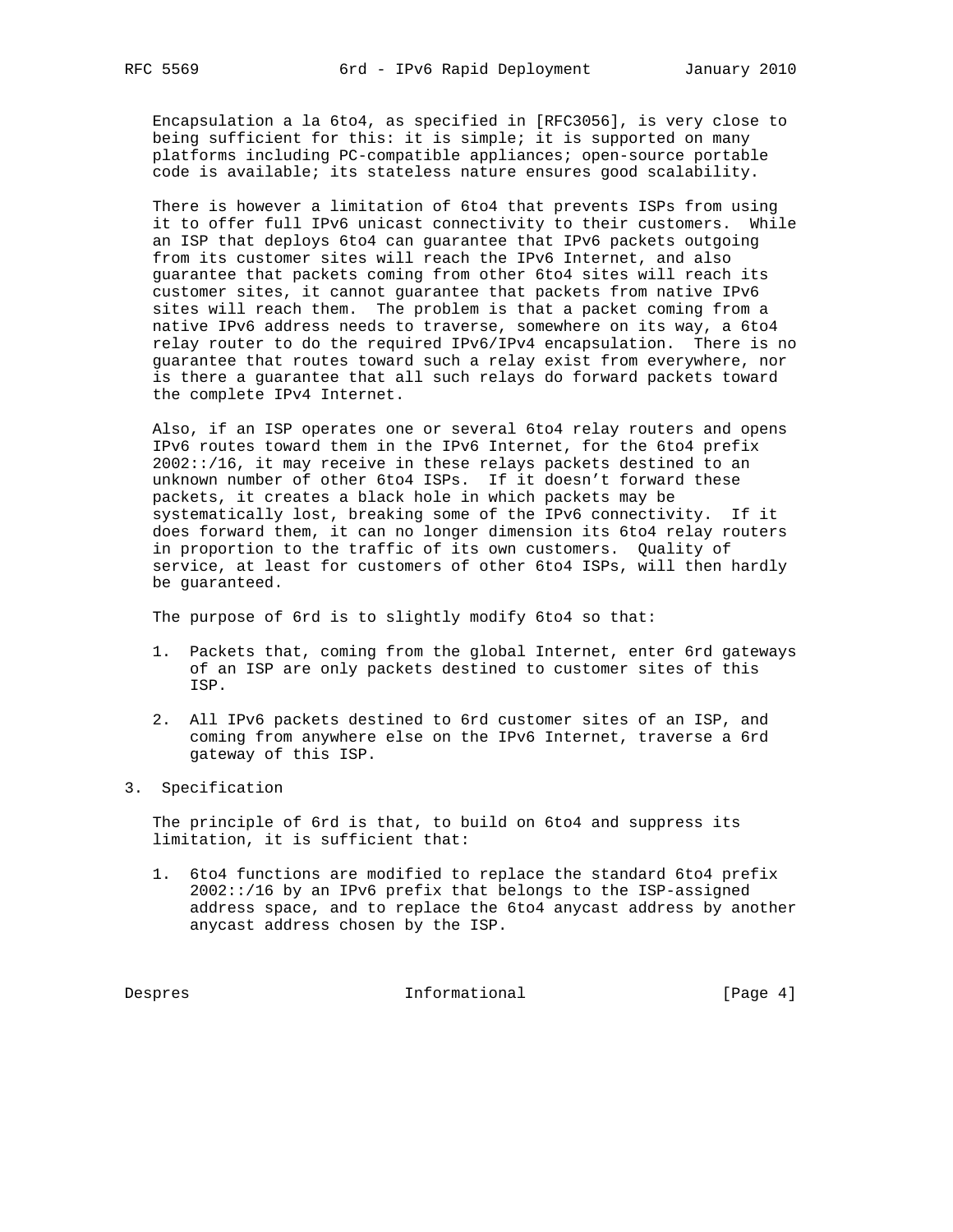- - 2. The ISP operates one or several 6rd gateways (upgraded 6to4 routers) at its border between its IPv4 infrastructure and the IPv6 Internet.
	- 3. CPEs support IPv6 on their customer-site side and support 6rd (upgraded 6to4 function) on their provider side.

 Figure 1 shows how the IPv6 prefix of a customer site is derived from its IPv4 address.

| 6rd-relays IPv6 prefix | IPv4 address                                                                                                                        |
|------------------------|-------------------------------------------------------------------------------------------------------------------------------------|
|                        | of the ISP (a) of the customer site                                                                                                 |
|                        | $\leftarrow -1$ less or equal to 32 -><------------ 32 -------------><br><-- less or equal to 64 ---------------------------------- |

Figure 1: Format of the IPv6 Prefix Assigned to a 6rd Customer Site

 Figure 2 shows which nodes have to be upgraded from 6to4 to 6rd, and which addresses or prefixes have to be routed to them.



Figure 2: ISP Architecture to Deploy IPv6 with 6rd

Despres 1nformational 1996 [Page 5]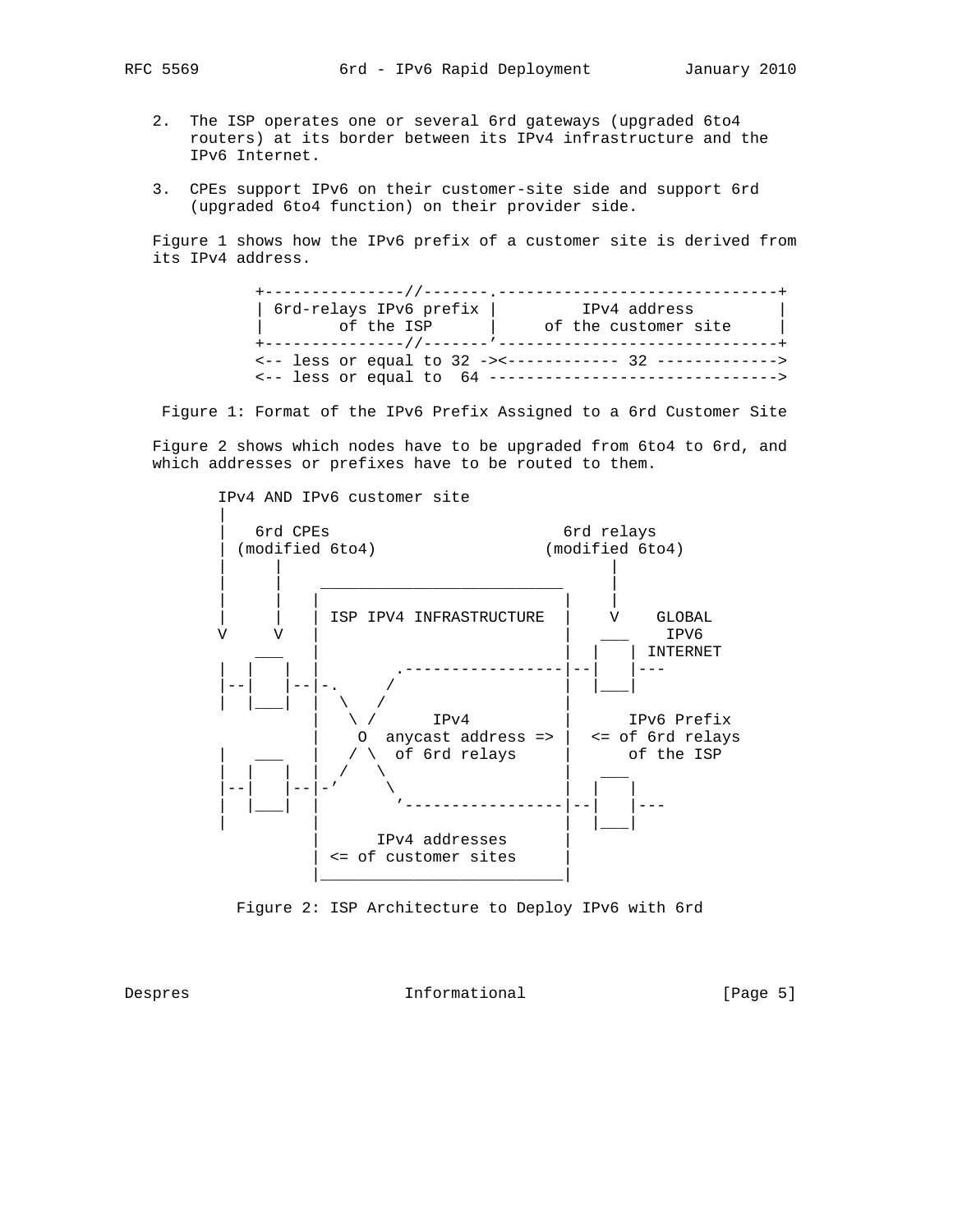NOTE: The chosen address format uses 32 bits of IPv4 addresses in IPv6 addresses for reasons of simplicity and of compatibility with the existing 6to4 code. Limiting initially Free's customer sites to one IPv6 subnet per site, a consequence of Free's initial prefix being a /32, was not a significant restriction: since Free's customers are essentially residential, most of them would have been unable to use several subnets anyway, and as soon as Free would get a prefix shorter than /32, this restriction would be relaxed. If it had been important to immediately use less than 32 bits of IPv4 addresses in IPv6 prefixes, this would have been possible. Since Free, like many ISPs, had several RIR-allocated IPv4 prefixes (6 of them, having lengths from /10 to /16 in the particular case), 6rd gateways and 6rd CPEs could for this have implemented variable-length mapping table. But some of the IPv4 addressing entropy would thus have been extended to 6rd gateways and CPEs. Complexity being then significantly higher, this would have defeated the objective of extreme simplicity to favor actual and rapid deployment.

 IPv6 communication between customer sites of a same ISP is direct across the ISP IPv4 infrastructure: when a CPE sees that the IPv6 destination address of an outgoing packet starts with its own 6rd relay ISPv6 prefix, it takes the 32 bits that follow this prefix as IPv4 destination of the encapsulating packet. (Sending and decapsulation rules of 6to4, duly adapted to the 6rd prefix in place of the 6to4 prefix, apply as described in Section 5.3 of [RFC3056].)

 The IPv4 anycast address of 6rd relays may be chosen independently by each ISP. The only constraint is that routes toward the ISP that are advertised must not include this address. For example, Free took a 192.88.99.201 address, routed with the same /24 prefix as 6to4 but with 201 instead of 1 to avoid confusion with 192.88.99.1, the 6to4 anycast address of [RFC3068]. Another possibility, not retained, would have been to use the anycast address of 6to4 and to add, in relays, a test on the IPv6 prefix of the ISP-side address. If it starts with 2002::/16, the packet is 6to4, not 6rd.

Despres 1nformational [Page 6] newsletch informational contracts in the late of  $[$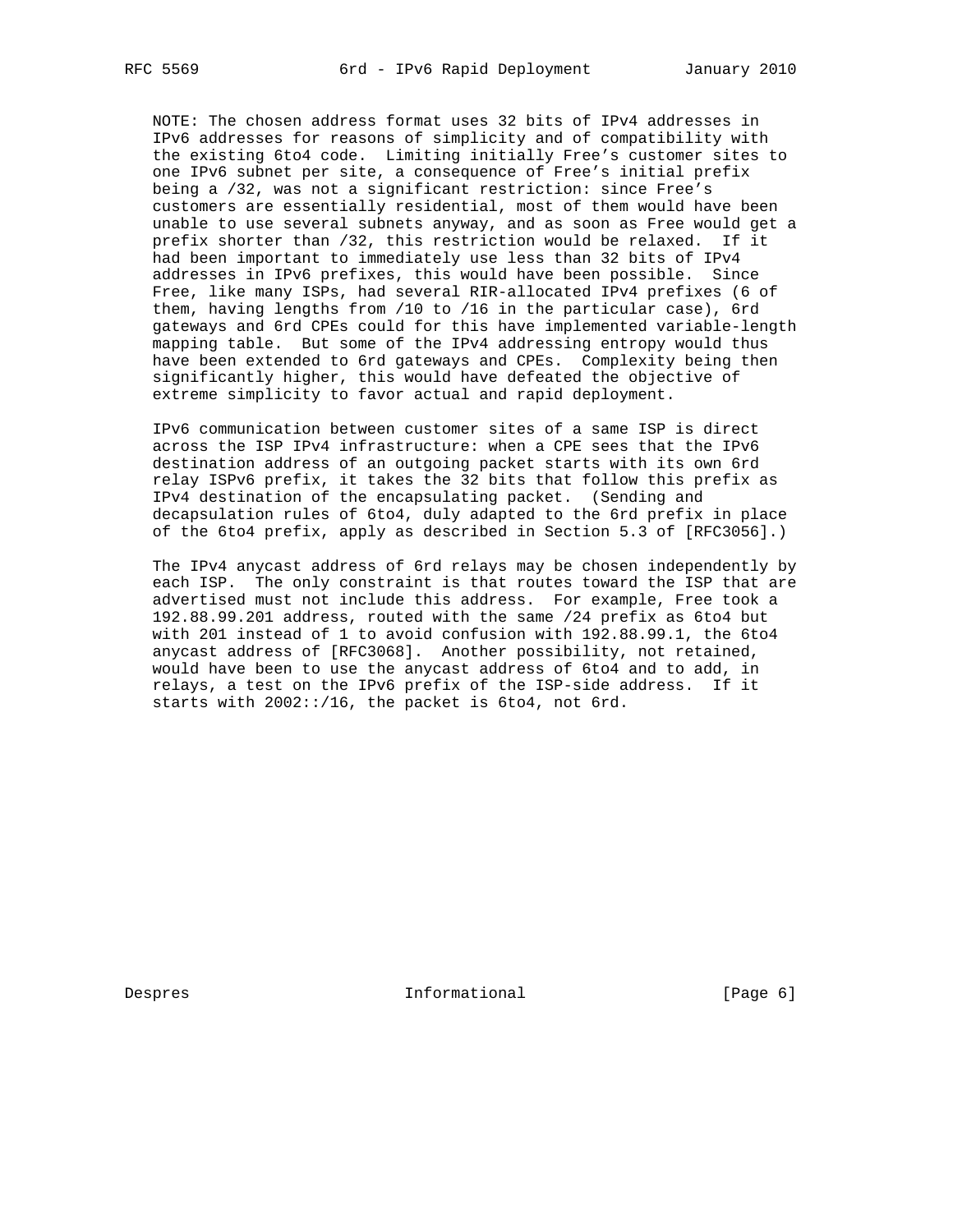4. Applicability to ISPs That Assign Private IPv4 Addresses



 Figure 3: 6rd Applicability to ISPs That Assign IPv4 Private Addresses

 Free currently offers a global IPv4 address to each of its subscribers, which ensures that all IPv4-derived prefixes using 6rd are unique. Service providers may no longer have this luxury as available global IPv4 addresses become more and more scarce. This section describes how 6rd could be used by a service provider who cannot provide global IPv4 addresses to each subscriber.

 If an ISP has assigned to customer sites addresses of an IPv4 private space of [RFC1918], typically 10.x.x.x addresses, it can also use 6rd to offer IPv6 to these sites.

 IPv4 packets that contain IPv6 packets don't go to NATs that this ISP needs to operate in its infrastructure: they go directly to 6rd relays because their destination is the 6rd relay anycast address.

 It can be noted that in this case, the 10.0.0.0/8 prefix is common to all IPv4 addresses of the addressing domain in which 6rd is used. Knowing it, gateways and CPEs could avoid including this constant IPv4 prefix in IPv6 prefixes, and thus reduce to 24 the number of bits of IPv4 addresses that are included in IPv6 prefixes (but this was not applicable to Free).

Despres 1nformational 1999 [Page 7]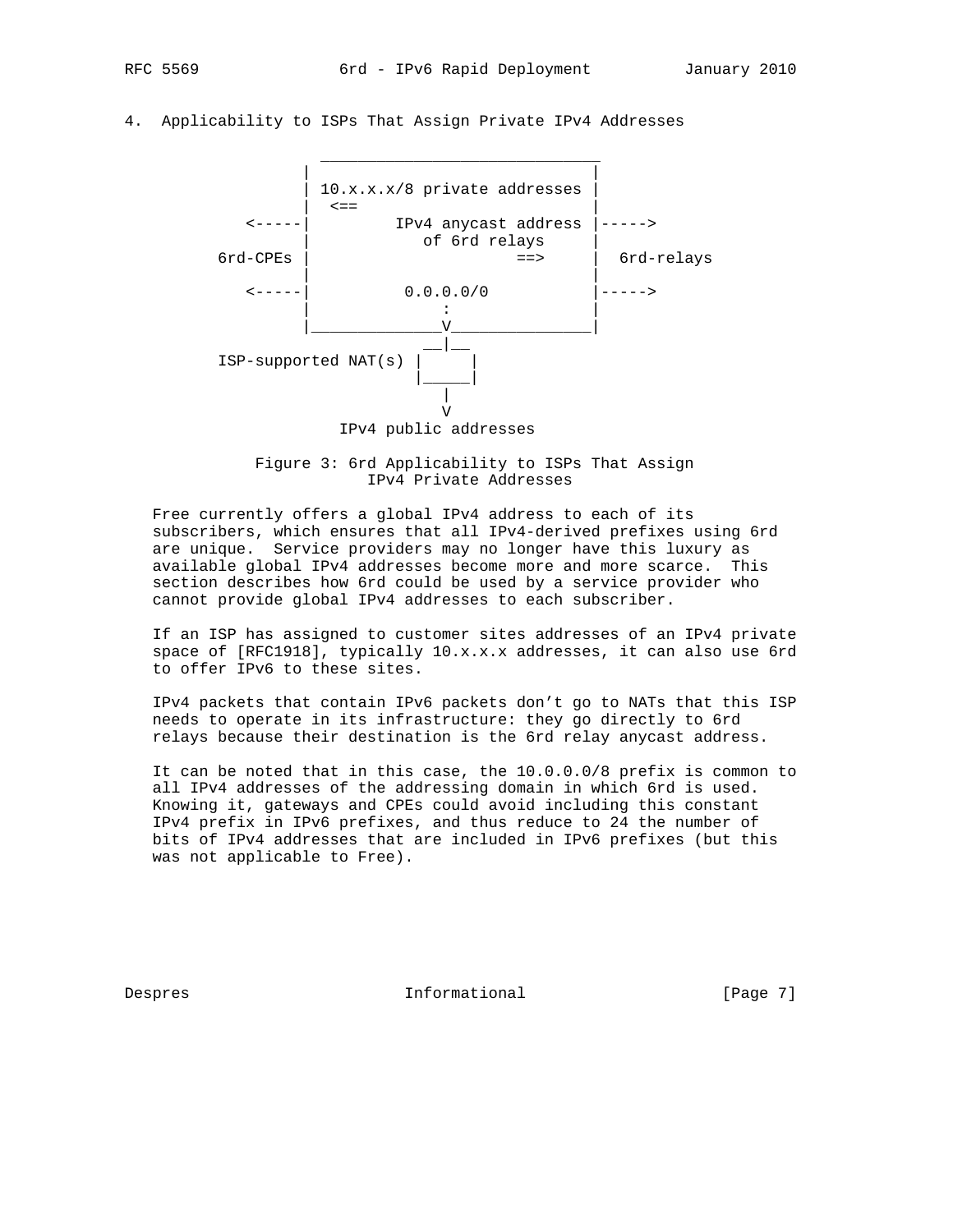It can also be noted that, if an ISP is large enough to provide service to more IPv4 endpoints than will fit inside a single 10.0.0.0/8 addressing domain, it can configure several such domains, with 6rd-relay IPv6 prefixes specific of each one. Each of these prefixes is then the RIR-allocated ISP prefix followed by a domain identifier chosen by the ISP.

5. Security Considerations

 Security considerations for 6to4 are documented in [RFC3964]. With the restriction imposed by 6rd that relays of an ISP deal only with traffic that belongs to that ISP, checks that have to be done become the following:

- o CPE PACKETS TOWARD THE INTERNET: The IPv6 source must be, and the IPv6 destination must not be, a 6rd address of the site.
- o RELAY PACKETS TOWARD THE INTERNET: The IPv6 source must be a 6rd address that matches the IPv4 source. The IPv6 destination must not start with the ISP 6rd prefix.
- o CPE PACKETS FROM THE INTERNET: If the IPv4 source is the 6rd relay's anycast address of the local ISP, the IPv6 source must not be a 6rd address of this ISP. Otherwise, the IPv6 source must be the 6rd address that matches the IPv4 source (is the IPv6 prefix of 6rd relays of the ISP followed by the IPv4 address).
- o RELAY PACKETS FROM THE INTERNET: The IPv6 source must not be a 6rd address of the ISP. The IPv4 destination must not be multicast, i.e., must not start with 224/3. The fact that the IPv6 destination starts with the IPv6 prefix of the ISP 6rd relays is ensured by the routing configuration, but may be double-checked.

 It remains that where IPv4 address spoofing is possible (IPv4 sites placing unauthorized source addresses in some packets they send), IPv6 address spoofing is also possible, independently of the above precautions.

6. IANA Considerations

 ISPs that provide CPEs to all their customers need no new number assignment by IANA. Their being allocated an IPv6 prefix by their RIR, /32 or shorter, is sufficient.

Despres 1nformational [Page 8]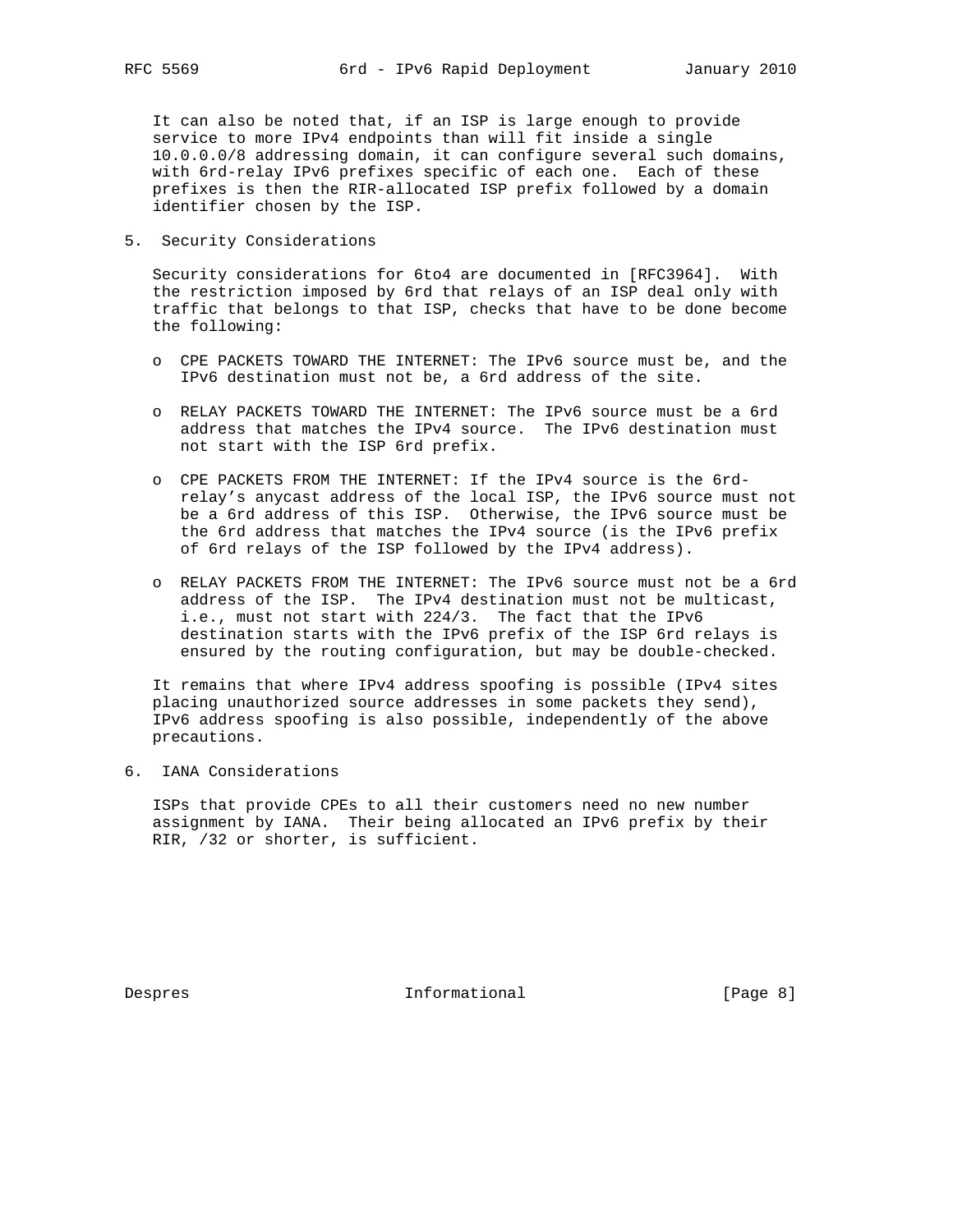For 6rd to be also used in the future by ISPs that let customers have their own CPEs, means to communicate 6rd parameters to these CPEs would be needed. If the IETF specifies such means for this, some number assignment by IANA is likely to be solicited, in a registry to be then defined.

7. Acknowledgements

 The author warmly acknowledges the major contribution of Rani Assaf to 6rd's proven credibility. He readily appreciated 6rd's potential, and made the daring decision to immediately implement it for a very rapid deployment on Free's operational network.

 Mark Townsley, Brian Carpenter and Patrick Grossetete have to be thanked for their encouragements, and for their suggestions on how to proceed for 6rd to be known in the IETF.

 Acknowledgments are also due to some IPv6 old timers, in particular Laurent Toutain, Francis Dupont, and Alain Durand, who, when the author came as a late novice on IPV6, taught him a few subtleties of the subject. Without them, designing 6rd would probably not have been possible.

- 8. References
- 8.1. Normative References
	- [RFC3056] Carpenter, B. and K. Moore, "Connection of IPv6 Domains via IPv4 Clouds", RFC 3056, February 2001.
	- [RFC4291] Hinden, R. and S. Deering, "IP Version 6 Addressing Architecture", RFC 4291, February 2006.
- 8.2. Informative References
	- [RFC1918] Rekhter, Y., Moskowitz, R., Karrenberg, D., Groot, G., and E. Lear, "Address Allocation for Private Internets", BCP 5, RFC 1918, February 1996.
	- [RFC3068] Huitema, C., "An Anycast Prefix for 6to4 Relay Routers", RFC 3068, June 2001.
	- [RFC3964] Savola, P. and C. Patel, "Security Considerations for 6to4", RFC 3964, December 2004.

Despres 1nformational [Page 9]